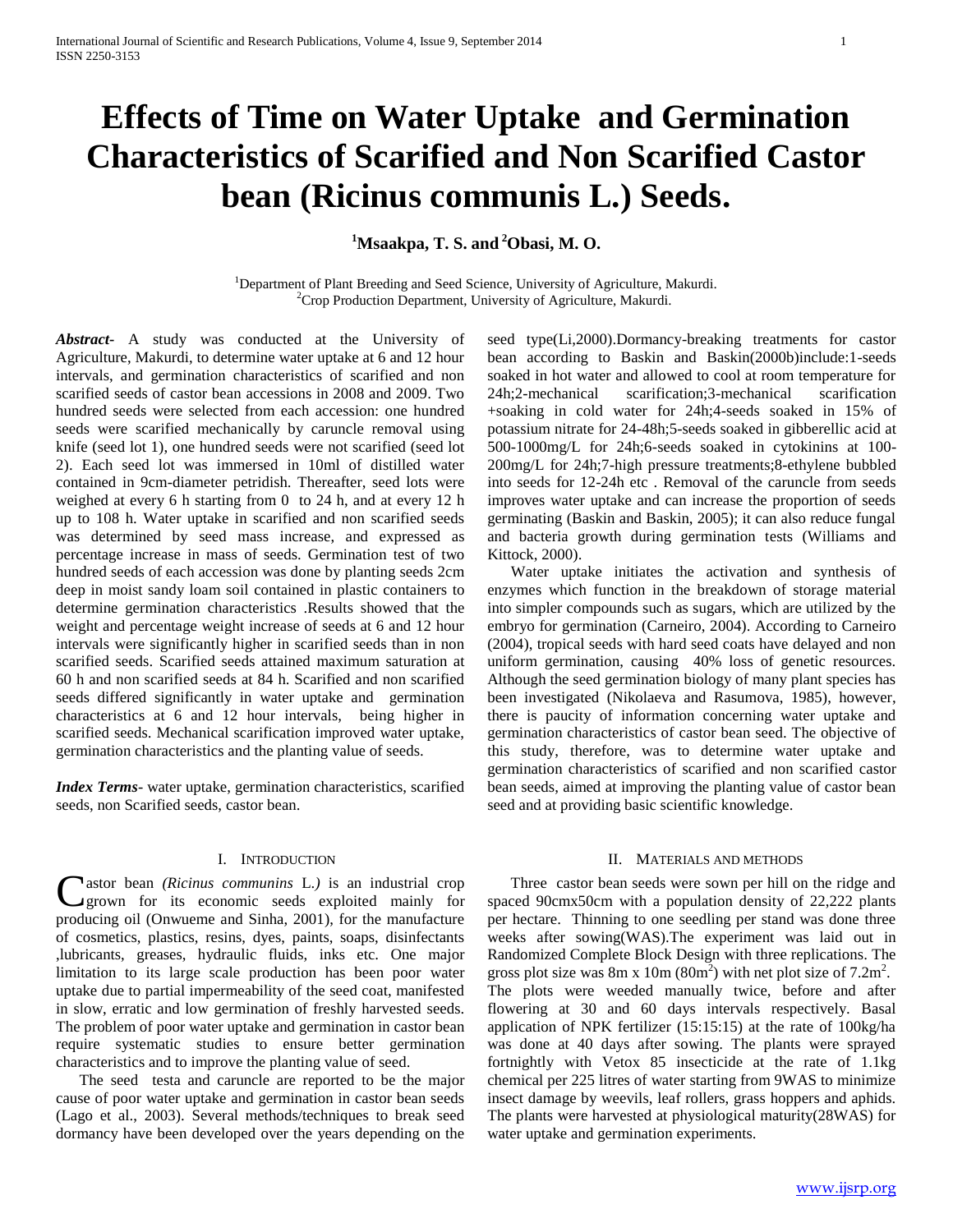Scarified and non scarified seeds of four castor bean accessions (LAF-4, LAF-11, AKW-5, AKW-7) were used as treatments. The water uptake experiment was laid out in Completely Randomized Design with three replications. Two hundred seeds were selected from each accession: 100 seeds were not scarified (seed lot 1), 100 seeds were scarified (seed lot 2). Scarification was done mechanically with knife by removal of caruncle and seed coat at caruncle. Each seed lot was immersed in 10ml of distilled water contained in 9cm-diameter Petri dish. The seeds were 7% moisture content before immersion. The seed lots were weighed at every 6 h starting from 0 to 24 h and thereafter, at every 12h up to 108 h. Water uptake in scarified and non scarified seeds was determined by seed mass increase.

 Data recorded were calculated according to Brasil (1992) and expressed as percentage increase in mass of seeds as follows:

%  $Ws = [(Wi - Wd)/Wd] x 100$ Ws = increase in mass of seeds.  $Wi = mass of seeds after a given interval of water uptake$  $Wd =$  seed mass at  $t_o$ .

 Two hundred non scarified seeds (seed lot 3) and two hundred scarified seeds (seed lot 4) from each castor bean accession were used to determine germination characteristics at 6 and 12 hour intervals of water uptake. The experiment was laid out in Completely Randomized Design with 3 replications. Insand method of seed germination was adopted. The seed lots were planted 2cm deep in a uniform layer of moist sandy loam soil placed in plastic containers. Data were recorded ten (10) days after planting on: number of germinated seeds, length of radicle and plumule, percentage germination and germination speed index .

 Data collected were analysed statistically using the Analysis of Variance Procedure described by Singh and Chaudhary,1979;Steel and Torrie,1980.Treatment effects were compared by the Fisher's Least Significant Difference (F-LSD) Procedure (Little and Hill,1979).The degree of precision of the experiments was estimated using coefficient of variability(Singh and Chaudhary,1979).GENSTAT Release,Version 2009 was used for analysis.

# III. RESULTS

 Results on weight and percentage weight increase of non scarified and scarified castor bean seeds due to water uptake at 6 and 12 hour intervals are presented in Table 1. Time of water uptake exhibited significant difference in weight and percentage weight increase of non scarified and scarified seeds. Water uptake at 6 hour intervals showed a steady increase in weight and percentage weight increase of seeds up to 24 h. At 12 hour intervals, the increase in weight and percentage weight of non scarified seeds was maximum at 84 h while it was maximum at 60 h for scarified seeds. Maximum imbibition or saturation point was attained at 84 h for non scarified seeds, and at 60 h for scarified seeds. The weight and percentage weight increase of seeds due to water uptake at 6 and 12 hour intervals was significantly higher in scarified seeds than in non scarified seeds.

 The interactions between seed weight of castor bean accessions and time of water uptake at 6 and 12 hour intervals was significant (Table 2). At 6 hour interval, the interaction of 24 h and scarified seeds of LAF-11 and AKW-7 (17.70g and 17.10g respectively) produced significantly higher seed weights compared to other seed weight and time of water uptake interactions. At 12 hour intervals, 84 h and scarified seed weight of LAF-11 interaction ( 23.00g) was also significantly higher than other interactions.

 Results on germination characteristics of non scarified and scarified castor bean seeds are summarized in Table 3. Scarified seeds were significantly higher in number of germinated seeds, percentage germination, length of radicle and plumule, and germination speed index (GSI), compared to non scarified seeds . Although, AKW-7 had tendency to produce longer radicle and plumule .

 Table 4 shows effects of time of water uptake on germination characteristics of non scarified and scarified seeds of castor bean at 6 and 12 hour intervals.

 Time of water uptake exhibited significant difference on germination characteristics of non scarified and scarified castor bean seeds. Germination characteristics were significantly higher in scarified than in non scarified seeds. There was an abrupt decline in values of germination characteristics(0.00) at 60h of water uptake till 84 h in scarified seeds.

#### IV. DISCUSSION

 The increase in weight of scarified castor bean seeds at 6 and 12 hour intervals may be attributed to mechanical scarification of the seed coat and to proportional increase in the quantity of water uptake per unit time. The weight increase of non scarified seeds was low and negligible compared to that of scarified seeds indicating partial seed coat impermeability to water (Table 1). Water uptake of non scarified castor bean seeds was low leading to poor (low) germination characteristics while water uptake of scarified castor bean seeds produced better (higher) germination characteristics. Eira et al (1993) observed that water soaking of seeds of *Enterolobium contortisiliquum* for 24 hours was not effective to overcome seed dormancy. Toogood (1993) reported that mechanical scarification followed by water soaking were required for seeds of Goldenrain tree (Keelreuteria paniculata) to germinate. Mechanical scarification was also found to break dormancy of Redbud (Vercis california) seeds.

 Maximum water uptake (saturation point) was attained earlier in scarified seeds (at 60 h after soaking), and later in non scarified seeds (at 84 h after soaking) due to partial seed coat impermeability to water.

 The germination characteristics of scarified castor bean seeds in Table 3 recorded higher values and differed significantly from that of non scarified castor bean seeds, which could be attributed to mechanical scarification of the seed coat, increased water uptake and enzyme activation, and rapid breakdown of storage materials, which initiated early emergence of radicle and plumule. Number of germinated seeds, length of radicle, length of plumule, germination percentage and germination speed index were negligible in non scarified castor bean seeds than in scarified seeds (Table 3) indicating mechanical restraint by the coat of non scarified seeds.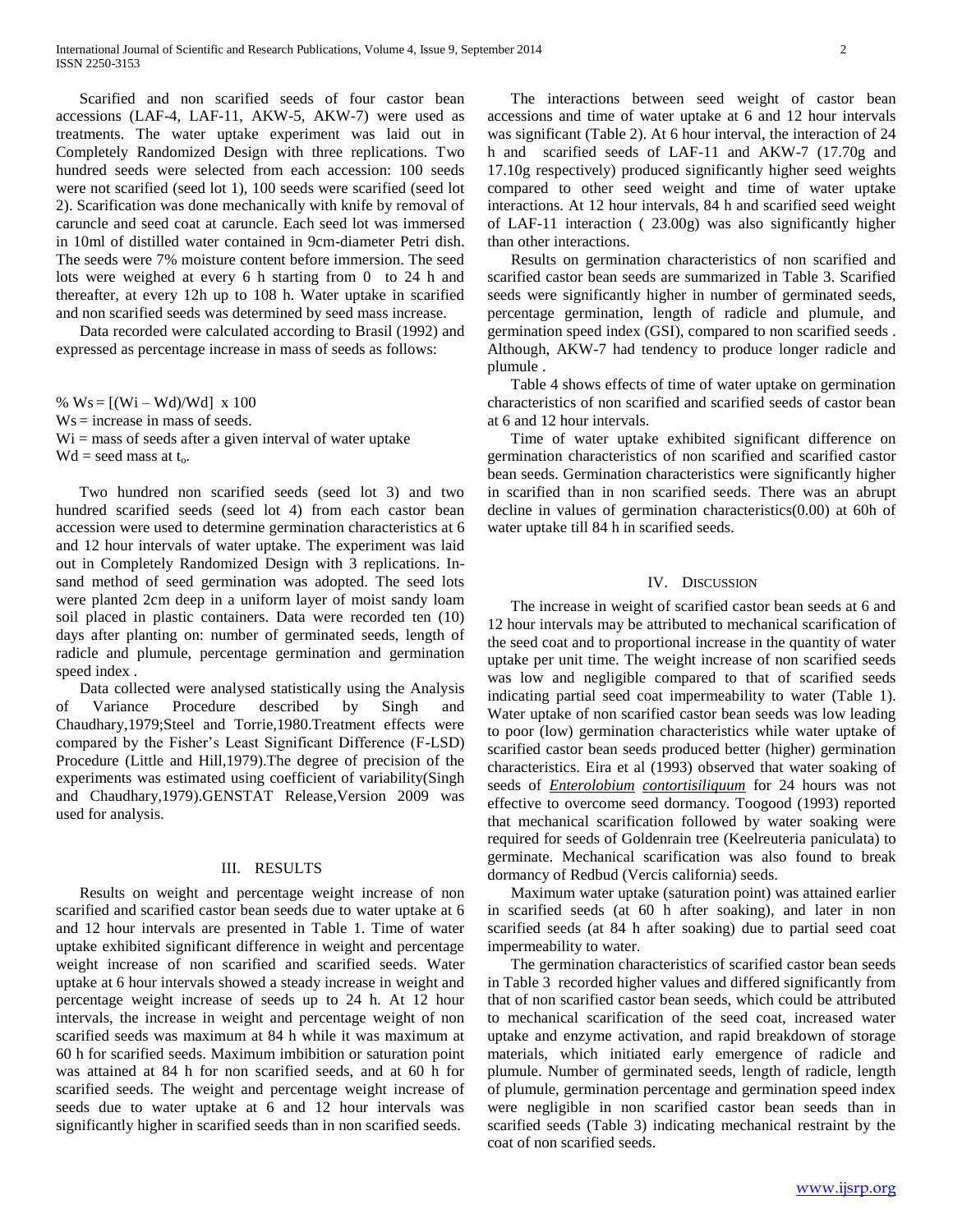Mechanical scarification of the seed coat is often used to overcome mechanical barrier in seeds with hard coat (Baskin and Baskin, 1998).

#### V. CONCLUSION

 Based on results of this study, it could be concluded that mechanical scarification of the castor bean seed coat facilitated water uptake, triggered rapid enzyme activation, produced better germination characteristics and improved the planting value of castor bean seed.

 Table 4 shows that the state of germination characteristics is proportional to the quantity of water uptake per time interval and the magnitude of enzyme activation. Thus, the lower the water uptake, the lower the values of germination characteristics and enzyme activation.

> **Table 1**. Weight and Percentage Weight Increase of Non Scarified and Scarified Castor bean Seeds due to Water Uptake at 6 and 12 Hour Intervals in 2008 and 2009 (Combined Data).

| time           | non scarified seeds |                    | scarified seeds |                    |
|----------------|---------------------|--------------------|-----------------|--------------------|
| (Hours)        | weight              | weight<br>increase | weight          | weight<br>increase |
|                | (g)                 | $(\%)$             | (g)             | $(\%)$             |
| $\overline{0}$ | 10.60               | 0.00               | 10.50           | 0.00               |
| 6              | 12.10               | 14.15              | 13.30           | 26.67              |
| 12             | 12.60               | 18.86              | 14.30           | 36.19              |
| 18             | 13.00               | 22.64              | 15.40           | 46.67              |
| 24             | 13.30               | 25.47              | 16.40           | 56.19              |
| lsd(0.05)      | 0.051               | 0.051              | 0.011           | 0.011              |
| cv(%)          | 3.6                 | 3.6                | 1.1             | 1.1                |

## **6 hour intervals**

#### **12 hour intervals**

| 36        | 14.10 | 33.02 | 18.50 | 76.19  |  |
|-----------|-------|-------|-------|--------|--|
| 48        | 14.60 | 37.73 | 20.50 | 95.24  |  |
| 60        | 15.20 | 43.39 | 21.10 | 100.95 |  |
| 72        | 15.70 | 48.11 | 21.10 | 100.95 |  |
| 84        | 16.00 | 50.94 | 21.10 | 100.95 |  |
| 96        | 16.00 | 50.94 | 21.10 | 100.95 |  |
| 108       | 16.00 | 50.94 | 21.10 | 100.95 |  |
| lsd(0.05) | 0.019 | 0.019 | 0.047 | 0.047  |  |
| cv(%)     | 1.5   | 1.5   | 2.9   | 2.9    |  |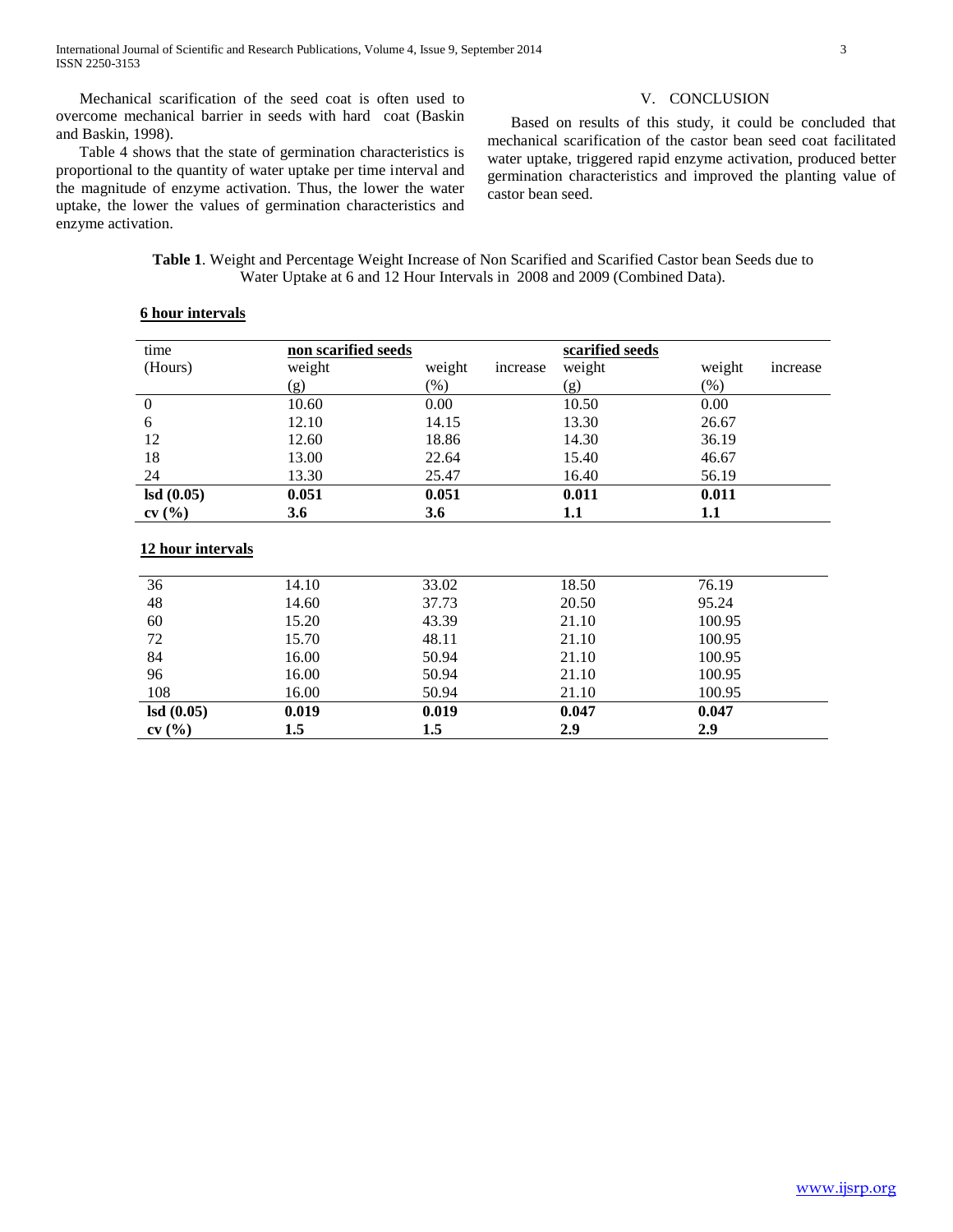#### ISSN 2250-3153

## **Table 2. Interaction between Seed Weight of Castor bean Accessions and Time of Water Uptake in 2008 and 2009 (Combined Data).**

|                   |            | <b>Castor Accession</b> |            |           |            |           |            |           |
|-------------------|------------|-------------------------|------------|-----------|------------|-----------|------------|-----------|
| Time              | $LAF-4$    |                         | $LAF-11$   |           |            | $AKW-5$   |            |           |
| (hours)           |            |                         |            |           |            |           |            |           |
|                   | <b>NSC</b> | <b>SC</b>               | <b>NSC</b> | <b>SC</b> | <b>NSC</b> | <b>SC</b> | <b>NSC</b> | <b>SC</b> |
| $\theta$          | 10.00      | 10.00                   | 11.00      | 11.50     | 10.60      | 10.60     | 11.00      | 11.00     |
| 6                 | 10.80      | 12.50                   | 13.50      | 14.40     | 12.10      | 13.30     | 12.70      | 13.90     |
| 12                | 11.10      | 13.40                   | 13.80      | 15.50     | 12.70      | 14.40     | 13.20      | 15.00     |
| 18                | 11.60      | 14.60                   | 14.10      | 16.50     | 13.00      | 15.40     | 13.50      | 16.00     |
| 24                | 12.20      | 15.70                   | 14.50      | 17.70     | 13.30      | 16.50     | 13.80      | 17.10     |
| LSD(0.05)         |            |                         | 0.04       |           |            |           |            |           |
| CV(%)             |            |                         | 2.69       |           |            |           |            |           |
|                   |            |                         |            |           |            |           |            |           |
| 12 hour intervals |            |                         |            |           |            |           |            |           |
| 36                | 13.50      | 17.60                   | 15.10      | 19.90     | 1.37       | 18.60     | 14.70      | 19.20     |
| 48                | 14.10      | 19.50                   | 15.70      | 22.00     | 1.45       | 20.60     | 15.30      | 21.40     |
| 60                | 14.70      | 20.20                   | 16.30      | 23.00     | 1.51       | 21.30     | 15.90      | 22.20     |
| 72                | 15.20      | 20.20                   | 16.80      | 23.00     | 1.54       | 21.30     | 16.40      | 22.20     |
| 84                | 15.60      | 20.20                   | 17.30      | 23.00     | 1.57       | 21.30     | 16.90      | 22.20     |
| 96                | 15.60      | 20.20                   | 17.30      | 23.00     | 1.57       | 21.30     | 16.90      | 22.20     |
| 108               | 15.60      | 20.20                   | 17.30      | 23.00     | 1.57       | 21.30     | 16.90      | 22.20     |
| LSD(0.05)         |            |                         |            | 0.02      |            |           |            |           |
| CV(%)             |            |                         |            | 0.66      |            |           |            |           |

## **6 hour intervals**

| <b>Key</b> |               |
|------------|---------------|
| NSC.       | non scarified |
| NC.        | scarified     |

# **Table 3. Germination Characteristics of Non Scarified and Scarified Seeds of Castor Beans Accession in 2008 and 2009 (Combined Data).**

| Germination<br>Characteristics | <b>NS</b> | $LAF-4$<br><b>SC</b> | <b>NS</b> | $LAF-11$<br>SC | <b>NS</b> | $AKW-5$<br>SC | <b>NS</b> | $AKW-7$<br><b>SC</b> |
|--------------------------------|-----------|----------------------|-----------|----------------|-----------|---------------|-----------|----------------------|
| Number of<br>Germinated seeds  | 65.00     | 200.00               | 65.60     | 177.8          | 67.00     | 188.40        | 65.40     | 188.20               |
| Percentage<br>Germination      | 32.50     | 100.00               | 32.80     | 88.90          | 35.50     | 94.20         | 32.70     | 94.10                |
| Length of<br>radicle(cm)       | 3.61      | 7.87                 | 3.60      | 7.79           | 3.59      | 7.80          | 3.62      | 7.88                 |
| Length of<br>Plumule(cm)       | 3.17      | 6.37                 | 3.16      | 6.36           | 3.15      | 6.35          | 3.18      | 6.38                 |
| Germination<br>Speed index     | 25.00     | 35.17                | 25.00     | 35.14          | 25.00     | 35.16         | 25.00     | 35.18                |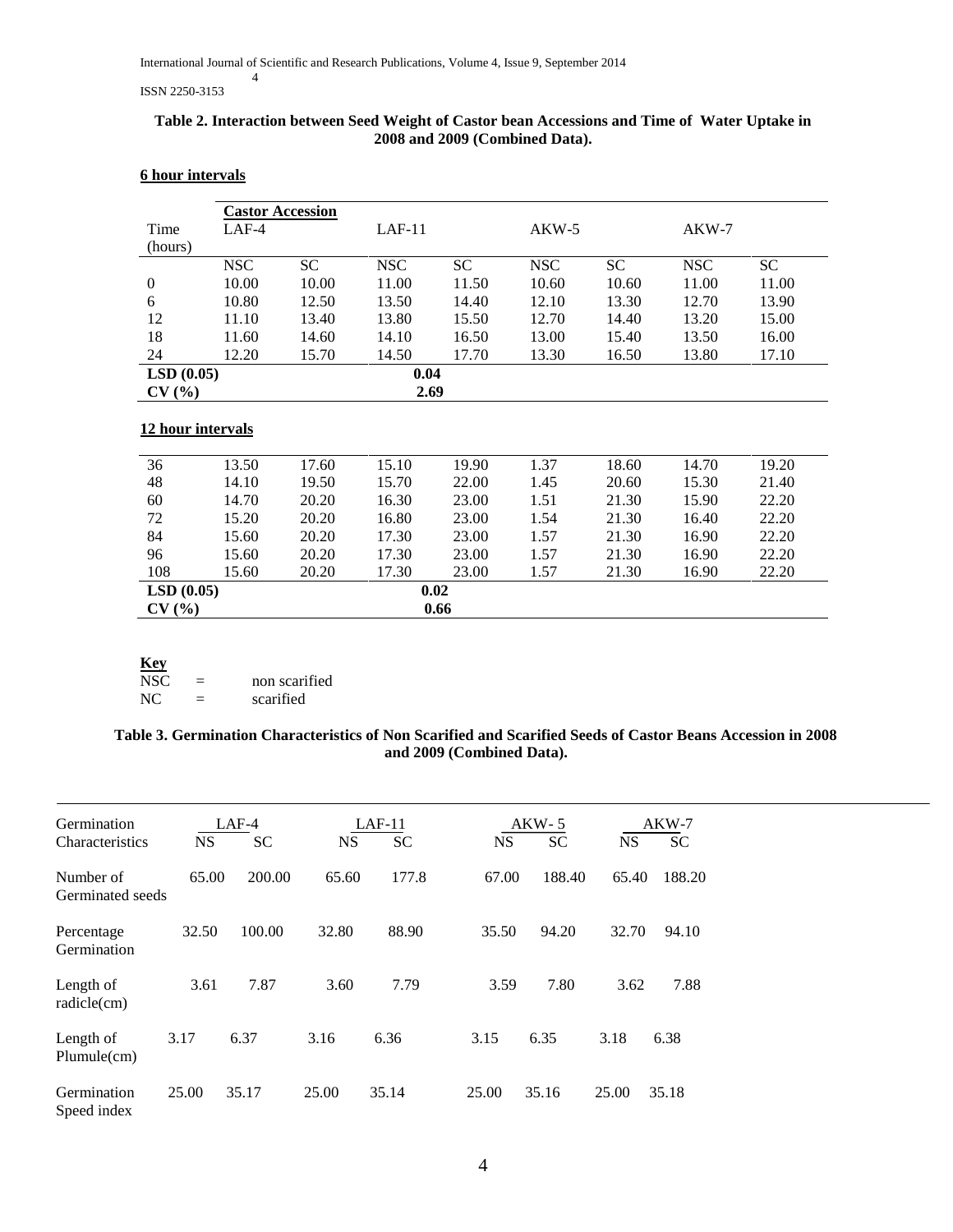| (0.05)<br><b>LSD</b> | <u>.</u> | 70 | .90 | 1.89 |
|----------------------|----------|----|-----|------|
| Kev                  |          |    |     |      |

**NSC**  $NSC =$  non scarified<br> $NC =$  scarified scarified

> **Table 4. Effects of Time of Water Uptake on Germination Characteristics of non Scarified and Scarified Seeds of Castor bean at 6 and 12 hour intervals in 2008 and 2009 (Combined Data).**

|                                    | 6 - hour intervals |           |                      |  |              |                  |           |              |             |             |  |
|------------------------------------|--------------------|-----------|----------------------|--|--------------|------------------|-----------|--------------|-------------|-------------|--|
| Water uptake<br><b>Germination</b> |                    |           | Number of germinated |  | Length of    |                  | Length of |              | Germination |             |  |
| (hours)                            |                    |           | seeds at day 10      |  | radicle (cm) |                  |           | plumule (cm) |             | speed index |  |
| $(\%)$                             |                    |           |                      |  |              |                  |           |              |             |             |  |
|                                    |                    | <b>NS</b> | <b>SC</b>            |  | <b>NS</b>    | <b>SC</b>        | <b>NS</b> | <b>SC</b>    | <b>NS</b>   | <b>SC</b>   |  |
| <b>NS</b>                          | <b>SC</b>          | 0.00      |                      |  |              |                  | 0.00      | 0.00         | 0.00        | 0.00        |  |
| $\mathbf 0$<br>0.00                | 0.00               |           | 0.00                 |  | 0.00         | 0.00             |           |              |             |             |  |
| 6                                  |                    | 64.60     | 188.40               |  | 3.43         | 7.90             | 3.18      | 6.39         | 13.23       | 33.61       |  |
| 32.30                              | 94.20              |           |                      |  |              |                  |           |              |             |             |  |
| 12                                 |                    | 64.80     | 189.00               |  | 3.45         | 7.93             | 3.19      | 6.42         | 13.27       | 33.64       |  |
| 32.40                              | 94.50              |           |                      |  |              |                  |           |              |             |             |  |
| 18                                 |                    | 65.20     | 189.60               |  | 3.48         | 7.96             | 3.21      | 6.45         | 13.33       | 33.69       |  |
| 32.60                              | 94.80              |           |                      |  |              |                  |           |              |             |             |  |
| 24                                 |                    | 65.60     | 200.00               |  | 3.53         | 8.34             | 3.23      | 7.00         | 13.35       | 35.00       |  |
| 32.80                              | 100.00             |           |                      |  |              |                  |           |              |             |             |  |
| LSD(0.05)                          |                    |           | 0.32                 |  | 0.84         |                  | 0.82      |              |             | 4.44        |  |
| 0.32                               |                    |           |                      |  |              |                  |           |              |             |             |  |
|                                    |                    |           |                      |  |              | 12 hour interval |           |              |             |             |  |
| 36                                 |                    | 66.00     | 191.40               |  | 3.61         | 8.40             | 3.27      | 6.34         | 13.40       | 35.00       |  |
| 33.00                              | 95.70              |           |                      |  |              |                  |           |              |             |             |  |
| 48                                 |                    | 66.60     | 192.40               |  | 3.65         | 8.50             | 3.30      | 6.37         | 13.45       | 35.45       |  |
| 33.30                              | 96.20              |           |                      |  |              |                  |           |              |             |             |  |
| 60                                 |                    | 67.00     | 0.00                 |  | 3.68         | 0.00             | 3.33      | 0.00         | 13.55       | 0.00        |  |
| 33.50                              | 0.00               |           |                      |  |              |                  |           |              |             |             |  |
| 72                                 |                    | 68.00     | 0.00                 |  | 3.70         | 0.00             | 3.37      | 0.00         | 13.60       | 0.00        |  |
| 34.00                              | 0.00               |           |                      |  |              |                  |           |              |             |             |  |
| 84                                 |                    | 0.00      | 0.00                 |  | 0.00         | 0.00             | 0.00      | 0.00         | 0.00        | 0.00        |  |
| 0.00                               | 0.00               |           |                      |  |              |                  |           |              |             |             |  |
| LSD (0.05)                         |                    | 0.31      | 0.32                 |  |              | 0.83             |           | 0.82         |             | 4.41        |  |
| $\mathbf{v}$                       |                    |           |                      |  |              |                  |           |              |             |             |  |

Key:<br>NS =  $\overline{\text{NS}}$  = Non scarified seeds<br>SC = Scarified seeds

Scarified seeds